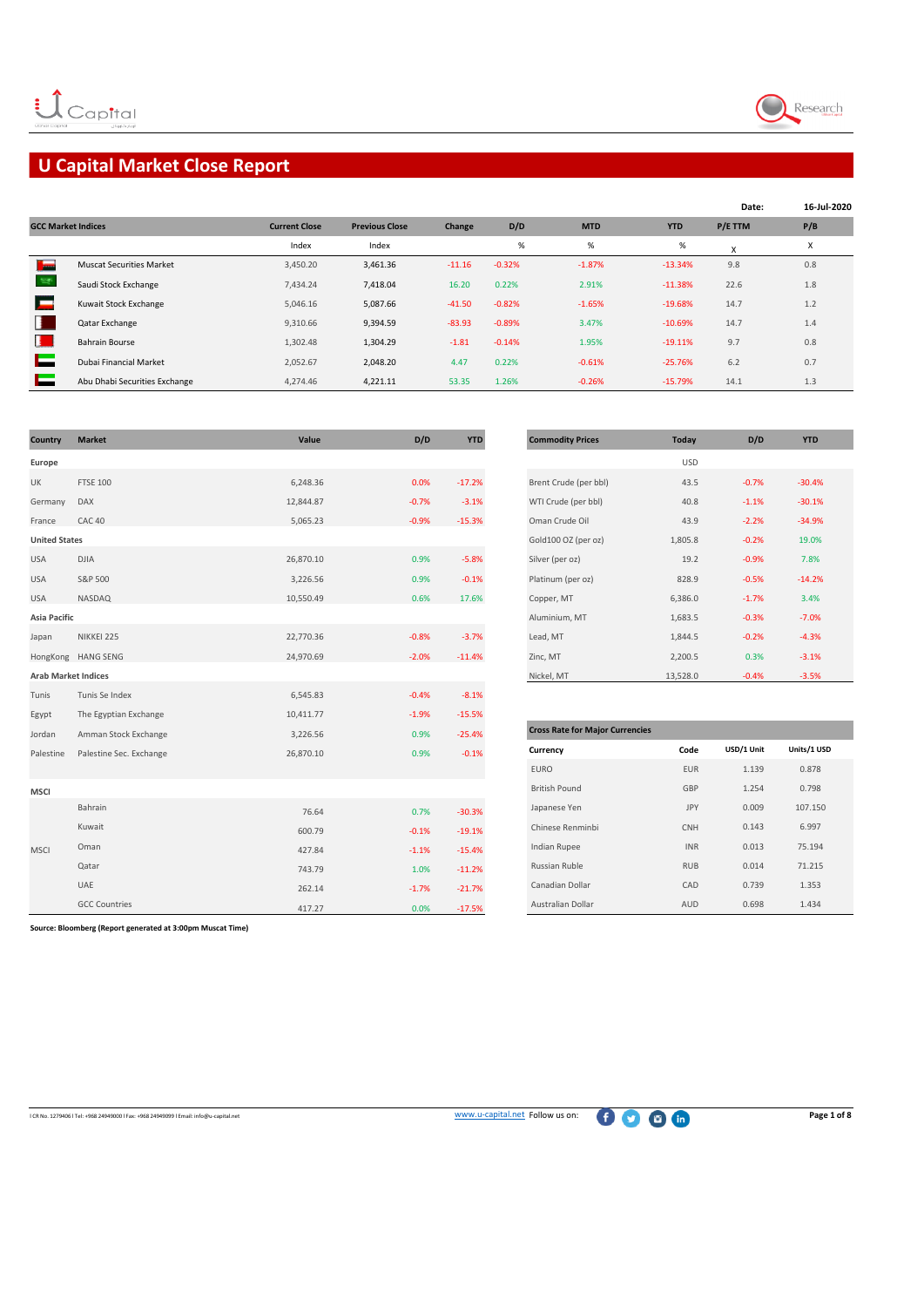

**Market Cap: OMR 18.6bn (USD 48.9bn)**

### **Muscat Securities Market**

| <b>Current</b> | <b>Previous</b> | <b>DTD</b> | <b>MTD</b> | <b>YTD</b> | No. of Cos               |      |
|----------------|-----------------|------------|------------|------------|--------------------------|------|
| 3,450.20       | 3,461.36        | $-0.32%$   | $-1.87%$   | $-13.34%$  | Up                       | Down |
| 3,925.23       | 3,937.92        | $-0.32%$   | $-1.87%$   | $-7.51%$   |                          |      |
| 10,746.13      | 6,836.16        | 57.20%     |            |            | q                        | 16   |
| 1,244.04       | 1,143.14        | 8.83%      |            |            |                          |      |
|                |                 |            |            |            |                          |      |
| 5,448.63       | 5,479.67        | $-0.57%$   | $-2.46%$   | $-14.18%$  | Unchanged                |      |
| 3,935.72       | 3,935.16        | 0.01%      | $-0.60%$   | $-6.43%$   | 16                       |      |
| 1,542.15       | 1,547.86        | $-0.37%$   | $-1.57%$   | $-18.69%$  | $\overline{\phantom{a}}$ |      |
| 521.21         | 521.54          | $-0.06%$   | 0.75%      | $-2.77\%$  |                          |      |
|                |                 |            |            |            |                          |      |

#### **MSM 30 Index (RHS) vs. Turnover (LHS)**



| <b>Top Equity Gainers</b>  | Price      | Chg   | Top Co. - Value              | Price      | Value    | <b>Nationality Trading - Buy</b> |         |     |
|----------------------------|------------|-------|------------------------------|------------|----------|----------------------------------|---------|-----|
| Companies                  | <b>OMR</b> |       | Companies                    | <b>OMR</b> | OMR' 000 | Value (OMR 000)                  |         |     |
| DHOFAR GENERATING CO       | 0.165      | 6.45% | <b>HSBC BANK OMAN</b>        | 0.086      | 300.4    | <b>OMANIS</b>                    | 1,105.7 | 89% |
| AL SHARQIYA INVEST HOLDING | 0.066      | 3.08% | <b>BANK NIZWA</b>            | 0.098      | 253.2    | GCC                              | 99.0    | 8%  |
| AL JAZEERA SERVICES        | 0.170      | 3.03% | OMAN TELECOMMUNICATIONS CO   | 0.608      | 181.5    | <b>ARABS</b>                     | 12.0    | 1%  |
| AL AHLIA INSURANCE CO      | 0.352      | 2.92% | NATIONAL LIFE & GENERAL INSU | 0.316      | 78.6     | <b>OTHERS</b>                    | 27.4    | 2%  |
| OMAN INVESTMENT & FINANCE  | 0.082      | 2.50% | AL MADINA TAKAFUL CO         | 0.076      | 78.3     |                                  |         |     |
|                            |            |       |                              |            |          |                                  |         |     |

| <b>Top Equity Losers</b>            | Price      | Chg      | Top Co. - Volume                 | <b>Price</b> | Volume  | <b>Nationality Trading - Sell</b> |       |     |
|-------------------------------------|------------|----------|----------------------------------|--------------|---------|-----------------------------------|-------|-----|
| Companies                           | <b>OMR</b> |          | Companies                        | <b>OMR</b>   | '000    | Value (OMR 000)                   |       |     |
| OMAN UNITED INSURANCE CO            | 0.322      | $-5.14%$ | <b>HSBC BANK OMAN</b>            | 0.086        | 3.492.1 | <b>OMANIS</b>                     | 749.4 | 60% |
| <b>VISION INSURANCE</b>             | 0.095      | $-5.00%$ | <b>BANK NIZWA</b>                | 0.098        | 2.583.8 | GCC                               | 96.2  | 8%  |
| OMAN & EMIRATES INV(OM)50%          | 0.038      | $-5.00%$ | AL MADINA TAKAFUL CO             | 0.076        | 1.020.4 | ARABS                             | 1.2   | 0%  |
| <b>GULF INTERNATIONAL CHEMICALS</b> | 0.102      | $-4.59%$ | <b>GULF INVESTMENTS SERVICES</b> | 0.061        | 563.9   | <b>OTHERS</b>                     | 397.2 | 32% |
| <b>MUSCAT FINANCE</b>               | 0.044      | $-4.35%$ | AL BATINAH POWER                 | 0.053        | 428.0   |                                   |       |     |



Source: MSM, Bloomberg, Mubasher

l CR No. 1279406 l Tel: +968 24949000 l Fax: +968 24949099 l Email: info@u-capital.net www.u-capital.net Follow us on: **Page 2 of 8**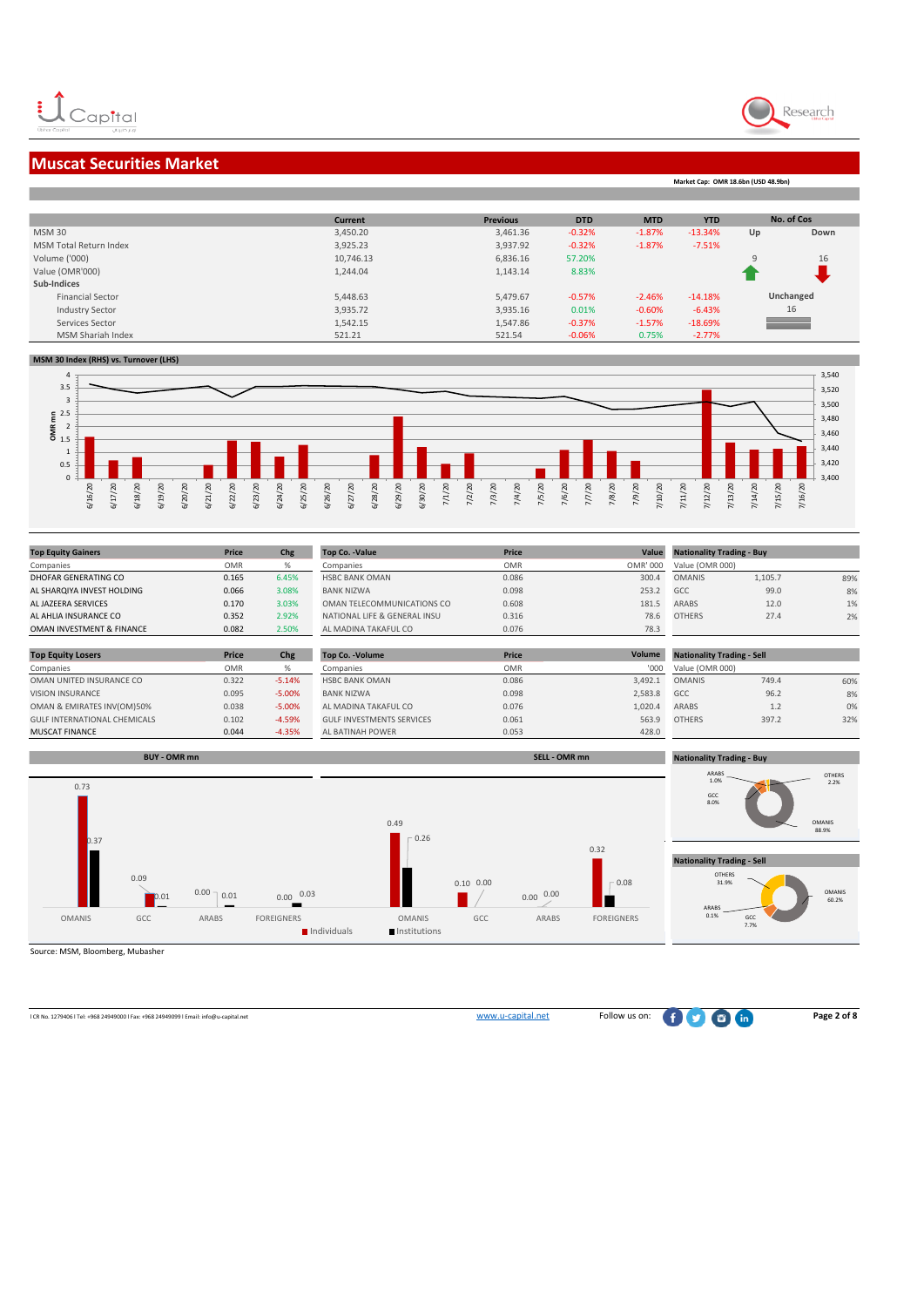# Research

## **Saudi Stock Exchange - Tadawul**

| <b>Market Summary Indicators</b> |
|----------------------------------|
|----------------------------------|

|                                          | <b>Current</b> | <b>Previous</b> | <b>DTD</b> | <b>MTD</b> | <b>YTD</b> |
|------------------------------------------|----------------|-----------------|------------|------------|------------|
| Tadawul Index                            | 7,434.24       | 7,418.04        | 0.22%      | 2.91%      | $-11.38%$  |
| Volume ('000)                            | 203,391.70     | 269,852.40      | $-24.63%$  |            |            |
| Value (SAR'000)                          | 4,211,250      | 5,429,328       | $-22.43%$  |            |            |
| <b>Selected Sub-Indices</b>              |                |                 |            |            |            |
| Tadawul Food & Beverages                 | 5,359.33       | 5,364.29        | $-0.09%$   | 7.70%      | 23.10%     |
| Tadawul Commercial & Prof Serv.          | 3,931.44       | 3,930.72        | 0.02%      | 5.35%      | $-17.61%$  |
| <b>Tadawul Materials</b>                 | 4,652.91       | 4,663.04        | $-0.22%$   | 1.77%      | $-9.94%$   |
| <b>Tadawul Transportation</b>            | 3,860.34       | 3,840.59        | 0.51%      | 3.77%      | $-12.17%$  |
| <b>Tadawul Energy</b>                    | 5,088.22       | 5,092.35        | $-0.08%$   | 2.98%      | $-6.51%$   |
| <b>Tadawul Utilities</b>                 | 3,414.09       | 3,432.46        | $-0.54%$   | $-1.18%$   | $-22.40%$  |
| Tadawul Cons Dura & App                  | 3,536.22       | 3,490.90        | 1.30%      | 4.64%      | 0.85%      |
| <b>Tadawul Consumer Svc</b>              | 3,557.59       | 3,564.25        | $-0.19%$   | 4.49%      | $-10.14%$  |
| Tadawul Media                            | 7,442.03       | 7,314.65        | 1.74%      | $-2.22%$   | $-20.84%$  |
| <b>Tadawul Banks</b>                     | 6,434.65       | 6,421.29        | 0.21%      | 1.68%      | $-20.63%$  |
| <b>Tadawul Diversified Fin</b>           | 3,293.81       | 3,287.52        | 0.19%      | 4.81%      | $-0.26%$   |
| <b>Tadawul Insurance</b>                 | 5,023.05       | 4,932.47        | 1.84%      | 11.99%     | 11.29%     |
| Tadawul RE Mgmt & Dev                    | 2,671.08       | 2,615.43        | 2.13%      | 7.45%      | $-14.73%$  |
| <b>Tadawul Telecom</b>                   | 6,349.34       | 6,356.12        | $-0.11%$   | $-0.98%$   | $-1.91%$   |
| <b>Tadawul Retailing</b>                 | 6,979.50       | 6,940.30        | 0.56%      | 4.07%      | $-9.32%$   |
| Tadawul Food & Staples Retailing         | 9,397.02       | 9,408.96        | $-0.13%$   | 4.78%      | 42.03%     |
| Tadawul Health Care Equipment & Services | 4,408.61       | 4,415.34        | $-0.15%$   | 11.25%     | 18.20%     |
| Tadawul Pharma, Biotech & Life Science   | 4,096.31       | 4,102.91        | $-0.16%$   | 7.07%      | 13.94%     |
| <b>Tadawul REITs</b>                     | 3,782.17       | 3,788.70        | $-0.17%$   | 2.73%      | $-9.90%$   |
| <b>Tadawul Capital Goods</b>             | 4,103.58       | 4,062.68        | 1.01%      | 8.35%      | $-5.28%$   |

#### **Tadawul Index (RHS) vs. Turnover (LHS)**



| <b>Top Equity Gainers</b>               | Price  | Chg      | Top Co. - Value              | Price | Value           | <b>Market Capitalization</b> |            |
|-----------------------------------------|--------|----------|------------------------------|-------|-----------------|------------------------------|------------|
| Companies                               | SAR    | %        | Companies                    | SAR   | <b>SAR' 000</b> | (In Billion)                 |            |
| TIHAMA ADVERTISING & PUBLIC             | 21.18  | 9.91%    | DAR AL ARKAN REAL ESTATE DEV | 7.38  | 178,225.9       | <b>USD</b>                   | <b>SAR</b> |
| <b>WALAA COOPERATIVE INSURANCE</b>      | 18.40  | 6.11%    | AL RAJHI BANK                | 57.30 | 155,908.6       | 2282                         | 8,453      |
| MALATH INSURANCE                        | 14.64  | 5.78%    | TOURISM ENTERPRISE CO/ SHAMS | 29.80 | 119,510.1       |                              |            |
| JABAL OMAR DEVELOPMENT CO               | 26.00  | 5.65%    | FILING & PACKING MATERIALS M | 46.70 | 102,701.8       |                              |            |
| RED SEA INTERNATIONAL CO                | 14.00  | 5.58%    | NATIONAL SHIPPING CO OF/THE  | 36.95 | 90,240.4        |                              |            |
|                                         |        |          |                              |       |                 |                              |            |
| <b>Top Equity Losers</b>                | Price  | Chg      | <b>Top Co. - Volume</b>      | Price | volume          |                              |            |
| Companies                               | SAR    | %        | Companies                    | SAR   | 000             |                              |            |
| TAKWEEN ADVANCED INDUSTRIES             | 8.13   | $-2.75%$ | DAR AL ARKAN REAL ESTATE DEV | 7.38  | 24,247.1        |                              |            |
| UNITED WIRE FACTORIES COMPAN            | 20.20  | $-2.60%$ | <b>MALATH INSURANCE</b>      | 14.64 | 6,036.6         |                              |            |
| ANAAM INTERNATIONAL HOLDING             | 168.80 | $-1.86%$ | <b>ALINMA BANK</b>           | 14.68 | 4,522.2         |                              |            |
| <b>MAKKAH CONSTRUCTION &amp; DEVEPL</b> | 60.00  | $-1.64%$ | TOURISM ENTERPRISE CO/ SHAMS | 29.80 | 3,954.8         |                              |            |
| NATIONAL PETROCHEMICAL CO               | 24.12  | $-0.99%$ | SAUDI ELECTRICITY CO         | 15.40 | 3,498.6         |                              |            |

Source: Bloomberg

LCR No. 1279406 l Tel: +968 24949000 l Fax: +968 24949099 l Email: info@u-capital.net Page 3 of 8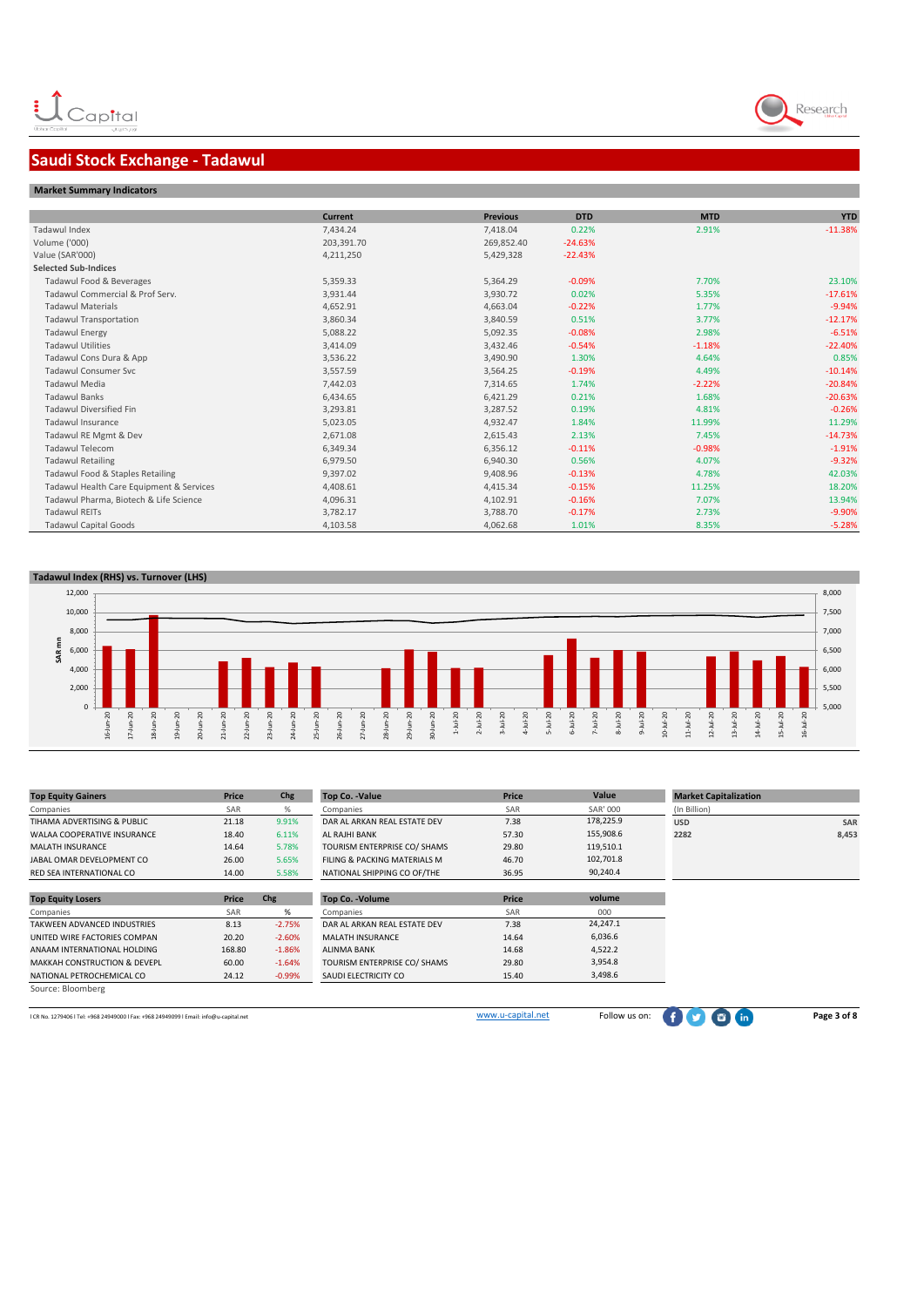

# **Dubai Financial Market**

| <b>Market Summary Indicators</b> |                |                 |            |            |            |  |  |  |
|----------------------------------|----------------|-----------------|------------|------------|------------|--|--|--|
|                                  | <b>Current</b> | <b>Previous</b> | <b>DTD</b> | <b>MTD</b> | <b>YTD</b> |  |  |  |
| Dubai Financial Market Index     | 2,052.67       | 2,048.20        | 0.22%      | $-0.6%$    | $-25.8%$   |  |  |  |
| Volume ('000)                    | 192,743        | 178,704         | 7.9%       |            |            |  |  |  |
| Value (AED'000)                  | 164,291        | 163,088         | 0.7%       |            |            |  |  |  |
| Sub-Indices                      |                |                 |            |            |            |  |  |  |
| Real Estate & Construction       | 2,601.94       | 2.574.64        | 1.1%       | 0.5%       | $-29.7%$   |  |  |  |
| Banking                          | 1,935.28       | 1,937.33        | $-0.1%$    | $-1.0%$    | $-30.0%$   |  |  |  |
| Investment and Financial         | 1,921.13       | 1,911.62        | 0.5%       | $-1.0%$    | $-14.2%$   |  |  |  |
| Insurance                        | 1,612.33       | 1,607.25        | 0.3%       | 6.2%       | $-6.3%$    |  |  |  |
| <b>Consumer Staples</b>          | 79.37          | 78.18           | 1.5%       | $-1.5%$    | $-29.0%$   |  |  |  |
| Services                         | 560.73         | 552.19          | 1.5%       | 2.4%       | 4.9%       |  |  |  |
| Industiral                       | 98.41          | 98.41           | 0.0%       | 0.0%       | 0.0%       |  |  |  |
| Telecommunication                | 869.28         | 867.59          | 0.2%       | 1.0%       | $-6.7%$    |  |  |  |
| Transportation                   | 659.88         | 667.96          | $-1.2%$    | $-3.7%$    | $-17.4%$   |  |  |  |



| <b>Top Equity Gainers</b>    | Price      | Chg   | <b>Top Co. -Value</b>             | Price |
|------------------------------|------------|-------|-----------------------------------|-------|
| Companies                    | <b>AFD</b> | %     | Companies                         | AFD   |
| TABREED                      | 1.94       | 3.74% | <b>ISLAMIC ARAB INSURANCE COM</b> | 0.55  |
| <b>EMAAR PROPERTIES PJSC</b> | 2.64       | 1.93% | <b>EMAAR PROPERTIES PJSC</b>      | 2.64  |
| SHUAA CAPITAL                | 0.53       | 1.91% | <b>EMIRATES NBD PISC.</b>         | 8.55  |
| DXB ENTERTAINMENTS PJSC      | 0.12       | 1.65% | DUBALISLAMIC BANK                 | 3.85  |
| DUBAI ISLAMIC INSURANCE CO   | 0.43       | 1.42% | <b>EMAAR MALLS PJSC</b>           | 1.41  |

| <b>Top Equity Losers</b> | Price | Chg      | Top Co. - Volume                  | Price |
|--------------------------|-------|----------|-----------------------------------|-------|
| Companies                | AED   | %        | Companies                         | AED   |
| <b>DAR AL TAKAFUL</b>    | 0.58  | $-3.00%$ | <b>ISLAMIC ARAB INSURANCE COM</b> | 0.55  |
| ARABTEC HOLDING CO PJSC  | 0.76  | $-2.68%$ | UNION PROPERTIES PJSC             | 0.28  |
| <b>AIR ARABIA PJSC</b>   | 1.16  | $-1.69%$ | <b>GFH FINANCIAL GROUP BSC</b>    | 0.55  |
| AL-SALAM BANK            | 0.68  | $-1.45%$ | <b>EMAAR PROPERTIES PJSC</b>      | 2.64  |
| <b>AMLAK FINANCE</b>     | 0.32  | $-1.23%$ | <b>EMAAR MALLS PJSC</b>           | 1.41  |
| Source: Bloomberg        |       |          |                                   |       |

| <b>Top Equity Gainers</b>    | Price | Chg   | Top Co. - Value                   | Price | Value    | <b>Market Cap -DFMGI</b> |     |
|------------------------------|-------|-------|-----------------------------------|-------|----------|--------------------------|-----|
| Companies                    | AED   |       | Companies                         | AED   | AED' 000 | (In Billion)             |     |
| TABREED                      | 1.94  | 3.74% | <b>ISLAMIC ARAB INSURANCE COM</b> | 0.55  | 38,795.1 | <b>USD</b>               | AED |
| <b>EMAAR PROPERTIES PJSC</b> | 2.64  | 1.93% | <b>EMAAR PROPERTIES PJSC</b>      | 2.64  | 27.224.6 | 60                       | 221 |
| SHUAA CAPITAL                | 0.53  | 1.91% | <b>EMIRATES NBD PJSC</b>          | 8.55  | 16,731.2 |                          |     |
| DXB ENTERTAINMENTS PJSC      | 0.12  | 1.65% | <b>DUBAI ISLAMIC BANK</b>         | 3.85  | 12.893.5 |                          |     |
| DUBAI ISLAMIC INSURANCE CO   | 0.43  | 1.42% | <b>EMAAR MALLS PJSC</b>           | 1.41  | 12.542.8 |                          |     |
|                              |       |       |                                   |       |          |                          |     |

| <b>Top Co. - Volume</b>           | Price | Volume   |
|-----------------------------------|-------|----------|
| Companies                         | AED   | 000      |
| <b>ISLAMIC ARAB INSURANCE COM</b> | 0.55  | 70,676.2 |
| UNION PROPERTIES PJSC             | 0.28  | 28.166.3 |
| <b>GFH FINANCIAL GROUP BSC</b>    | 0.55  | 14.987.0 |
| <b>EMAAR PROPERTIES PJSC</b>      | 2.64  | 10.361.7 |
| <b>EMAAR MALLS PJSC</b>           | 1.41  | 8.890.2  |

| <b>AED</b> |
|------------|
| 221        |
|            |
|            |
|            |

LCR No. 1279406 l Tel: +968 24949000 l Fax: +968 24949099 l Email: info@u-capital.net Page 4 of 8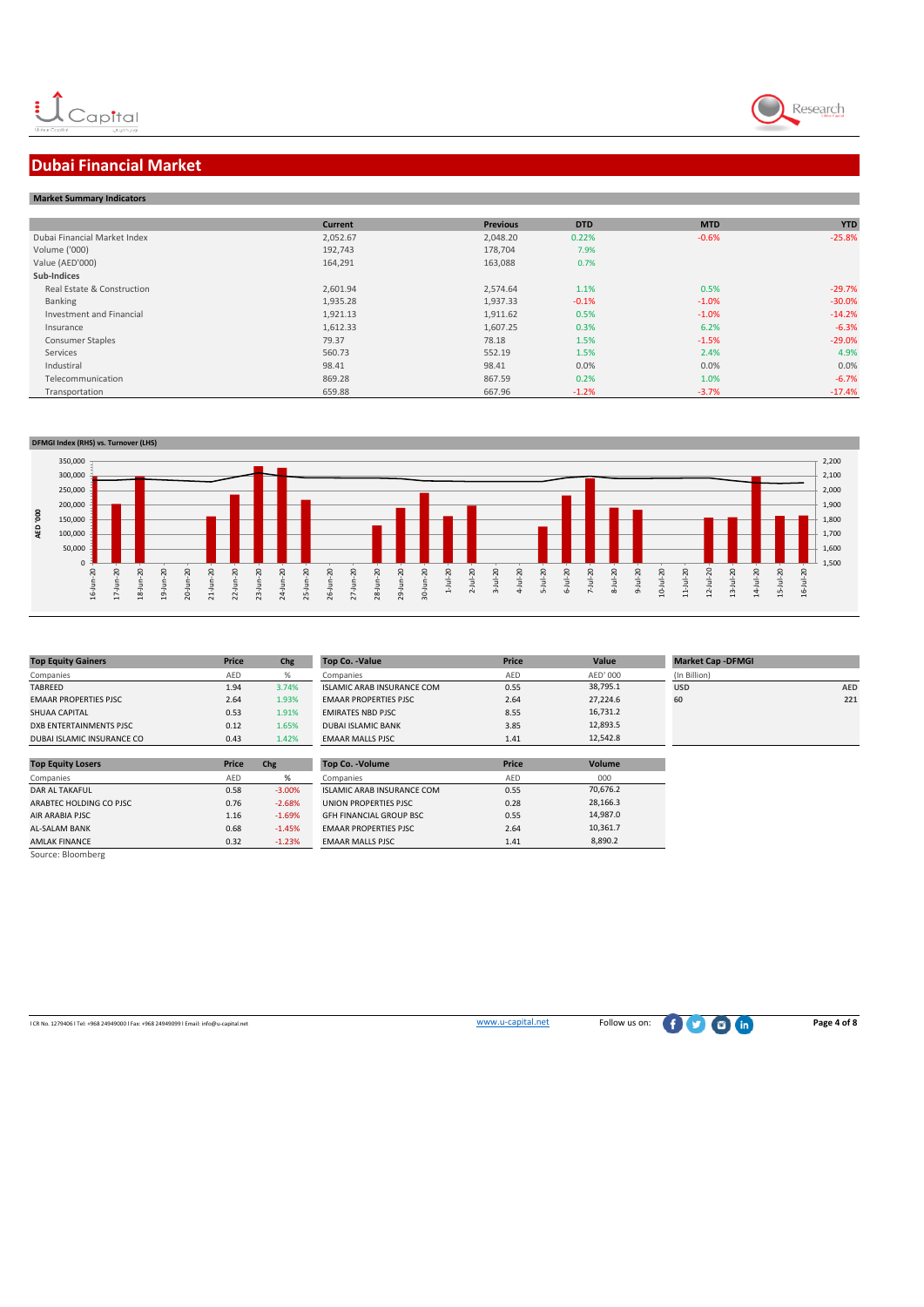

# **Abu Dhabi Securities Market**

#### **Market Summary Indicators**

|                                     | <b>Current</b> | <b>Previous</b> | <b>DTD</b> | <b>MTD</b> | <b>YTD</b> |
|-------------------------------------|----------------|-----------------|------------|------------|------------|
| Abu Dhabi Securities Market Index   | 4.274.46       | 4,221.11        | 1.26%      | $-0.26%$   | $-15.79%$  |
| Volume ('000)                       | 42,133.38      | 48,396.97       | $-12.94%$  |            |            |
| Value (AED'000)                     | 93,947.91      | 120,942.00      | $-22.32%$  |            |            |
| Sub-Indices                         |                |                 |            |            |            |
| Banking                             | 7,183.57       | 7,041.71        | 2.01%      | $-2.25%$   | $-28.33%$  |
| Telecommunication                   | 4,147.42       | 4,122.65        | 0.60%      | 1.45%      | 2.32%      |
| <b>Consumer Services</b>            | 6,553.13       | 6,553.13        | 0.00%      | 5.10%      | 62.39%     |
| Insurance                           | 1,808.71       | 1,811.33        | $-0.14%$   | $-0.36%$   | $-3.68%$   |
| Industrials                         | 1,247.39       | 1,246.35        | 0.08%      | $-1.51%$   | $-2.65%$   |
| <b>Invst and Financial Services</b> | 2,228.81       | 2,226.08        | 0.12%      | 5.67%      | 63.76%     |
| Energy                              | 1,521.91       | 1,507.44        | 0.96%      | 10.51%     | $-7.12%$   |
| Services                            | 2,523.66       | 2,523.66        | 0.00%      | 3.21%      | $-4.22%$   |
| Real Estate                         | 2,632.55       | 2,632.55        | 0.00%      | $-3.66%$   | $-20.70%$  |

 **Abu Dhabi Stock Exchange Index (RHS) vs. Turnover (LHS)** 



| <b>Top Equity Gainers</b>      | Price | Chg   | Top Co. - Value                  | Price |
|--------------------------------|-------|-------|----------------------------------|-------|
| Companies                      | AFD   | %     | Companies                        | AFD   |
| ABU DHABI SHIP BUILDING CO     | 2.30  | 8.49% | FIRST ABU DHABI BANK PJSC        | 10.88 |
| <b>ESHRAQ INVESTMENTS PJSC</b> | 0.25  | 4.60% | <b>EMIRATES TELECOM GROUP CO</b> | 16.74 |
| METHAQ TAKAFUL INSURANCE       | 0.57  | 3.64% | ABU DHABI COMMERCIAL BANK        | 5.02  |
| RAS AL KHAIMAH CEMENT CO PSC   | 0.64  | 2.90% | ALDAR PROPERTIES PJSC            | 1.71  |
| FIRST ABU DHABI BANK PJSC      | 10.88 | 2.64% | ABU DHABI ISLAMIC BANK           | 3.71  |

| Price | Chg      | Top Co. - Volume               | Price |
|-------|----------|--------------------------------|-------|
| AED   | %        | Companies                      | AED   |
| 2.57  | $-4.81%$ | DANA GAS                       | 0.68  |
| 1.19  | $-4.03%$ | <b>ESHRAQ INVESTMENTS PJSC</b> | 0.25  |
| 0.34  | $-2.30%$ | ALDAR PROPERTIES PJSC          | 1.71  |
| 6.20  | $-1.59%$ | WAHA CAPITAL PJSC              | 0.75  |
| 30.80 | $-0.32%$ | ABU DHABI COMMERCIAL BANK      | 5.02  |
|       |          |                                |       |
|       |          |                                |       |

| <b>Top Equity Gainers</b>    | Price | Chg   | Top Co. -Value            | Price      | Value    | <b>Market Cap -ADSMI</b> |            |
|------------------------------|-------|-------|---------------------------|------------|----------|--------------------------|------------|
| Companies                    | AED   |       | Companies                 | <b>AFD</b> | AED' 000 | (In Billion)             |            |
| ABU DHABI SHIP BUILDING CO   | 2.30  | 8.49% | FIRST ABU DHABI BANK PJSC | 10.88      | 22.834.4 | <b>USD</b>               | <b>AED</b> |
| ESHRAQ INVESTMENTS PJSC      | 0.25  | 4.60% | EMIRATES TELECOM GROUP CO | 16.74      | 15,759.9 | 159                      | 590        |
| METHAQ TAKAFUL INSURANCE     | 0.57  | 3.64% | ABU DHABI COMMERCIAL BANK | 5.02       | 10,716.0 |                          |            |
| RAS AL KHAIMAH CEMENT CO PSC | 0.64  | 2.90% | ALDAR PROPERTIES PISC     | 1.71       | 10,481.7 |                          |            |
| FIRST ABU DHABI BANK PISC    | 10.88 | 2.64% | ABU DHABI ISLAMIC BANK    | 3.71       | 7,071.6  |                          |            |

| Top Co. - Volume               | Price | Volume   |  |
|--------------------------------|-------|----------|--|
| Companies                      | AED   | 000      |  |
| DANA GAS                       | 0.68  | 10.265.8 |  |
| <b>ESHRAQ INVESTMENTS PJSC</b> | 0.25  | 7.023.4  |  |
| ALDAR PROPERTIES PISC.         | 1.71  | 6.106.2  |  |
| WAHA CAPITAL PISC              | 0.75  | 4.486.8  |  |
| ABU DHABI COMMERCIAL BANK      | 5.02  | 2.152.7  |  |

| USD | AEI |
|-----|-----|
| 159 | 59  |
|     |     |
|     |     |
|     |     |
|     |     |
|     |     |
|     |     |

ICR No. 1279406 l Tel: +968 24949000 l Fax: +968 24949099 l Email: info@u-capital.net Page 5 of 8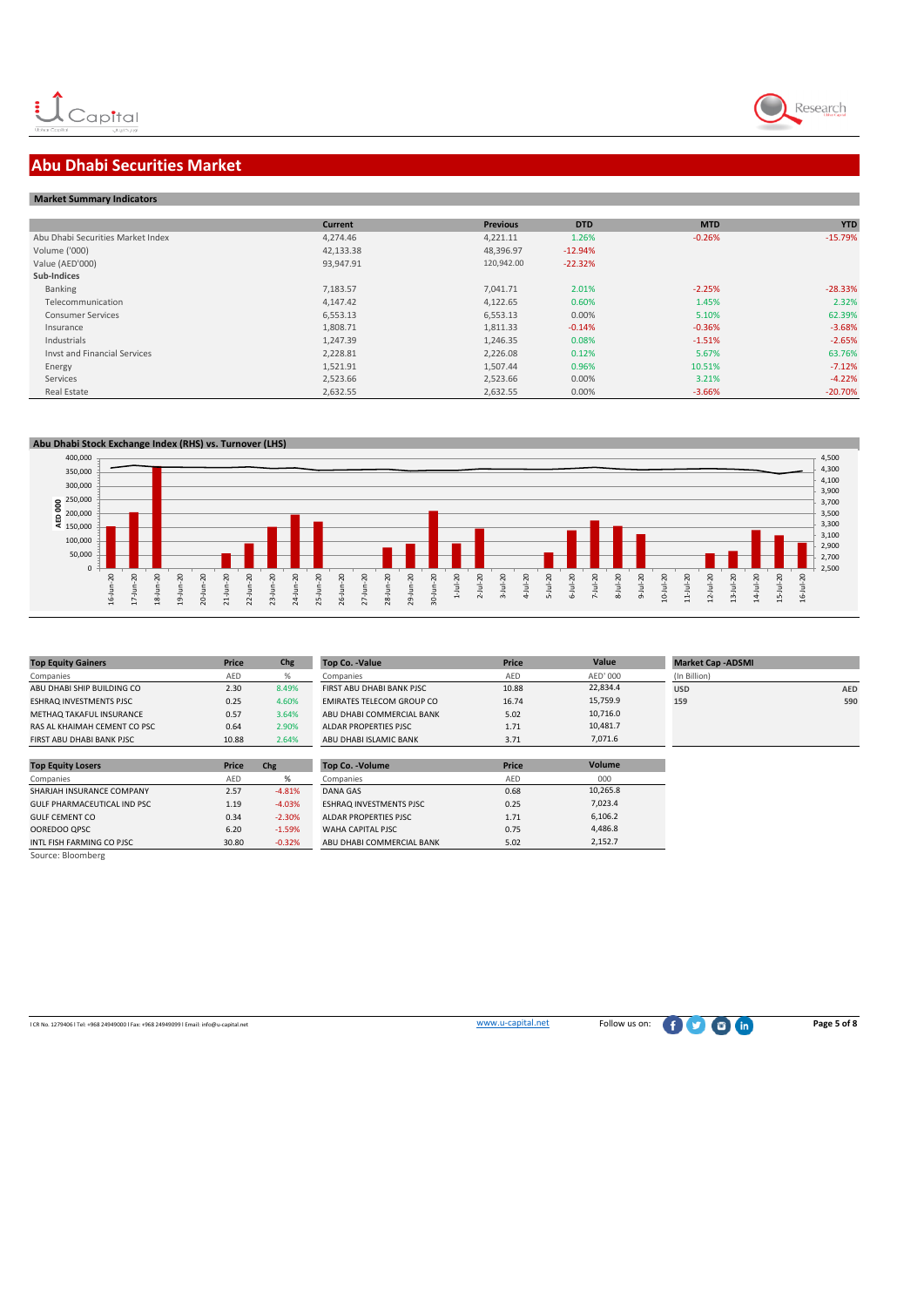

# **Kuwait Stock Exchange**

| <b>Market Summary Indicators</b> |                |                 |            |            |            |
|----------------------------------|----------------|-----------------|------------|------------|------------|
|                                  |                |                 |            |            |            |
|                                  | <b>Current</b> | <b>Previous</b> | <b>DTD</b> | <b>MTD</b> | <b>YTD</b> |
| Kuwait All Share Index           | 5,046.16       | 5,087.66        | $-0.82%$   | $-1.65%$   | $-19.68%$  |
| Volume ('000)                    | 139,460.00     | 132,724.50      | 5.07%      |            |            |
| Value (KWD'000)                  | 22,377.71      | 30,104.74       | $-25.67%$  |            |            |
| Sub-Indices                      |                |                 |            |            |            |
| Industrials                      | 780.64         | 791.46          | $-1.37%$   | $-1.96%$   | $-15.83%$  |
| Banks                            | 1,140.50       | 1,151.60        | $-0.96%$   | $-1.69%$   | $-23.08%$  |
| Consumer Goods                   | 703.47         | 710.66          | $-1.01%$   | $-4.46%$   | 10.41%     |
| <b>Consumer Service</b>          | 757.26         | 759.75          | $-0.33%$   | $-2.63%$   | $-29.38%$  |
| Real Estate                      | 871.77         | 873.35          | $-0.18%$   | $-2.41%$   | $-17.65%$  |
| <b>Financial Services</b>        | 846.19         | 850.67          | $-0.53%$   | $-2.50%$   | $-21.76%$  |
| Telecom                          | 1,023.46       | 1,026.81        | $-0.33%$   | $-1.24%$   | $-8.35%$   |
| Health Care                      | 839.19         | 839.19          | 0.00%      | 2.21%      | $-5.13%$   |
| Insurance                        | 939.41         | 938.34          | 0.11%      | $-1.67%$   | $-1.52%$   |
| <b>Basic Materials</b>           | 836.02         | 847.03          | $-1.30%$   | 2.26%      | $-7.94%$   |
| Oil and Gas                      | 1,093.33       | 1,092.60        | 0.07%      | 0.20%      | $-11.70%$  |
| Utilities                        | 1,000.00       | 1,000.00        | 0.00%      | 0.00%      | 0.00%      |
| Technology                       | 465.60         | 465.60          | 0.00%      | $-5.88%$   | $-9.60%$   |
|                                  |                |                 |            |            |            |

#### **Kuwait Stock Exchange (RHS) vs. Turnover (LHS)**



| <b>Top Equity Gainers</b>    | Price      | Chg      | <b>Top Co. -Value</b>        | Price      | Value       | <b>Market Cap - KWSEAS</b> |            |
|------------------------------|------------|----------|------------------------------|------------|-------------|----------------------------|------------|
| Companies                    | KWd        | %        | Companies                    | <b>KWd</b> | KWd '000    | (In Billion)               |            |
| KUWAITI SYRIAN HOLDING CO    | 39.40      | 15.20%   | AHLI UNITED BANK B.S.C       | 187.00     | 3,467,673.1 | <b>USD</b>                 | <b>KWD</b> |
| TAMDEEN REAL ESTATE CO KSC   | 260.00     | 4.84%    | NATIONAL BANK OF KUWAIT      | 799.00     | 2,122,664.6 | 95.95                      | 28.99      |
| AL MAL INVESTMENT COMPANY    | 9.50       | 3.26%    | <b>AGILITY</b>               | 733.00     | 1,856,660.0 |                            |            |
| SOOR FUEL MARKETING CO KSC   | 113.00     | 2.73%    | MOBILE TELECOMMUNICATIONS CO | 549.00     | 1,485,031.8 |                            |            |
| UNICAP INVESTMENT AND FINANC | 38.00      | 2.70%    | KUWAIT INTERNATIONAL BANK    | 169.00     | 1,237,315.7 |                            |            |
|                              |            |          |                              |            |             |                            |            |
| <b>Top Equity Losers</b>     | Price      | Chg      | Top Co. - Volume             | Price      | Volume      |                            |            |
| Companies                    | <b>KWd</b> |          | Companies                    | <b>KWd</b> | 000         |                            |            |
| KUWAIT CO FOR PROCESS PLANT  | 284.00     | $-9.19%$ | AHLI UNITED BANK B.S.C       | 187.00     | 18,354.0    |                            |            |
| REAL ESTATE TRADE CENTERS CO | 26.60      | $-8.59%$ | ARZAN FINANCIAL GROUP FOR FI | 42.00      | 16,674.0    |                            |            |
| KUWAIT REMAL REAL ESTATE CO  | 16.00      | $-8.05%$ | KUWAIT REAL ESTATE CO KSC    | 85.50      | 8,269.6     |                            |            |
| NATIONAL SHOOTING COMPANY    | 16.50      | $-6.78%$ | KUWAIT INTERNATIONAL BANK    | 169.00     | 7,257.9     |                            |            |
| COAST INVESTMENT DEVELOPMENT | 31.50      | $-5.97%$ | FIRST INVESTMENT CO KSCC     | 23.50      | 5,835.1     |                            |            |
| Source: Bloomberg            |            |          |                              |            |             |                            |            |

l CR No. 1279406 l Tel: +968 24949000 l Fax: +968 24949099 l Email: info@u-capital.net www.u-capital.net Follow us on: **Page 6 of 8**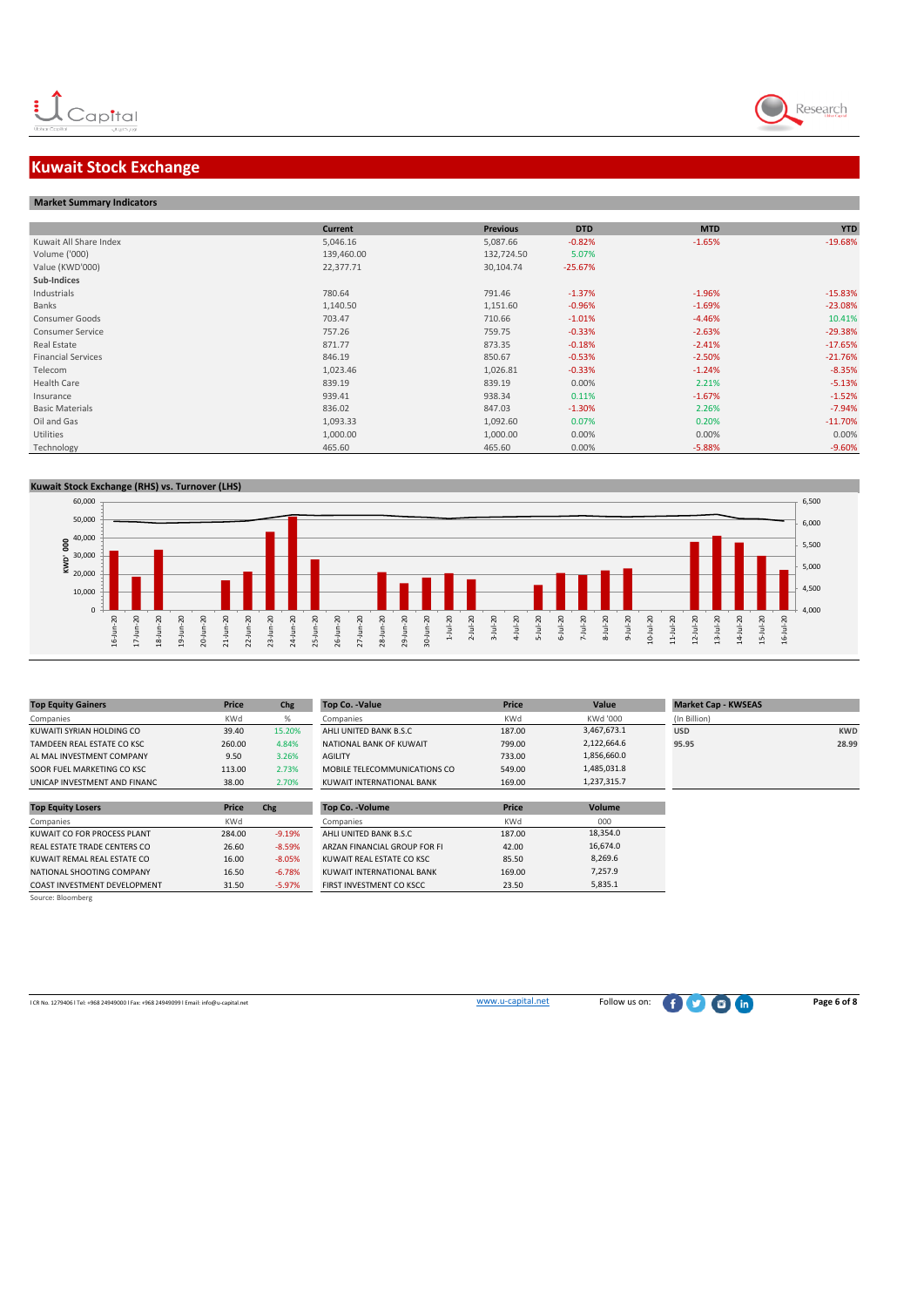## **Qatar Stock Exchange**

#### **Market Summary Indicators**

|                                | <b>Current</b> | <b>Previous</b> | <b>DTD</b> | <b>MTD</b> | <b>YTD</b> |
|--------------------------------|----------------|-----------------|------------|------------|------------|
| Qatar Stock Exchange Index     | 9,310.66       | 9,394.59        | $-0.89%$   | 3.47%      | $-10.69%$  |
| Volume ('000)                  | 482,997.90     | 530,418.30      | $-8.94%$   |            |            |
| Value (QAR'000)                | 648,611.40     | 657,523.80      | $-1.36%$   |            |            |
| Sub-Indices                    |                |                 |            |            |            |
| <b>QE Total Return Index</b>   | 17,899.44      | 18,060.79       | $-0.89%$   | 3.47%      | $-6.70%$   |
| Al Rayan Islamic               | 3,766.59       | 3,827.06        | $-1.58%$   | 4.09%      | $-4.66%$   |
| All Share Index                | 2,910.61       | 2,933.89        | $-0.79%$   | 3.71%      | $-6.09%$   |
| All Share Banks&Finac          | 4,029.99       | 4,050.58        | $-0.51%$   | 3.26%      | $-4.51%$   |
| All Share Industrials          | 2,613.92       | 2,685.85        | $-2.68%$   | 4.16%      | $-10.85%$  |
| All Share Transprt In          | 2,870.60       | 2,864.44        | 0.22%      | 5.80%      | 12.33%     |
| All Share Real Estate          | 1,582.10       | 1,611.05        | $-1.80%$   | 6.41%      | 1.09%      |
| All Share Insurance            | 2,089.42       | 2,033.77        | 2.74%      | 5.99%      | $-23.59%$  |
| All Share Telecoms In          | 920.69         | 922.40          | $-0.19%$   | 6.07%      | 2.87%      |
| All Share Consumer Goods & Srv | 7,362.73       | 7,391.46        | $-0.39%$   | 0.85%      | $-14.85%$  |



| <b>Top Equity Gainers</b>       | Price      | Chg      | <b>Top Co. -Value</b>        | Price | Value     | <b>Market Cap - DSM Index</b> |     |
|---------------------------------|------------|----------|------------------------------|-------|-----------|-------------------------------|-----|
| Companies                       | <b>QAR</b> | %        | Companies                    | QAR   | QAR' 000  | (In Billion)                  |     |
| DOHA BANK QPSC                  | 2.40       | 4.80%    | INVESTMENT HOLDING GROUP     | 0.53  | 124,653.9 | <b>USD</b>                    | QAR |
| <b>QATAR INSURANCE CO</b>       | 2.10       | 4.58%    | <b>QATAR NATIONAL BANK</b>   | 18.18 | 64,443.9  | 137                           | 498 |
| <b>EZDAN HOLDING GROUP</b>      | 1.34       | 4.11%    | <b>QATAR INSURANCE CO</b>    | 2.10  | 43,629.9  |                               |     |
| QATAR GERMAN CO FOR MEDICAL     | 1.77       | 3.27%    | UNITED DEVELOPMENT CO        | 1.17  | 29,443.9  |                               |     |
| COMMERCIAL BANK PSQC            | 3.80       | 0.80%    | <b>QATAR ISLAMIC BANK</b>    | 15.60 | 28,015.4  |                               |     |
|                                 |            |          |                              |       |           |                               |     |
| <b>Top Equity Losers</b>        | Price      | Chg      | Top Co. - Volume             | Price | Value     |                               |     |
| Companies                       | QAR        | %        | Companies                    | QAR   | '000      |                               |     |
| <b>INVESTMENT HOLDING GROUP</b> | 0.53       | $-6.91%$ | INVESTMENT HOLDING GROUP     | 0.53  | 230,642.3 |                               |     |
| AL KHALEEJ TAKAFUL GROUP        | 1.69       | $-4.69%$ | QATAR ALUMINUM MANUFACTURING | 0.92  | 26,137.7  |                               |     |
| MESAIEED PETROCHEMICAL HOLDI    | 2.10       | $-3.98%$ | UNITED DEVELOPMENT CO        | 1.17  | 24,925.5  |                               |     |
| <b>DLALA HOLDING</b>            | 1.40       | $-3.91%$ | <b>QATAR INSURANCE CO</b>    | 2.10  | 21,216.8  |                               |     |
| <b>QATAR FIRST BANK</b>         | 1.24       | $-3.79%$ | SALAM INTERNATIONAL INVESTME | 0.45  | 16,776.4  |                               |     |
| Source: Bloomberg               |            |          |                              |       |           |                               |     |

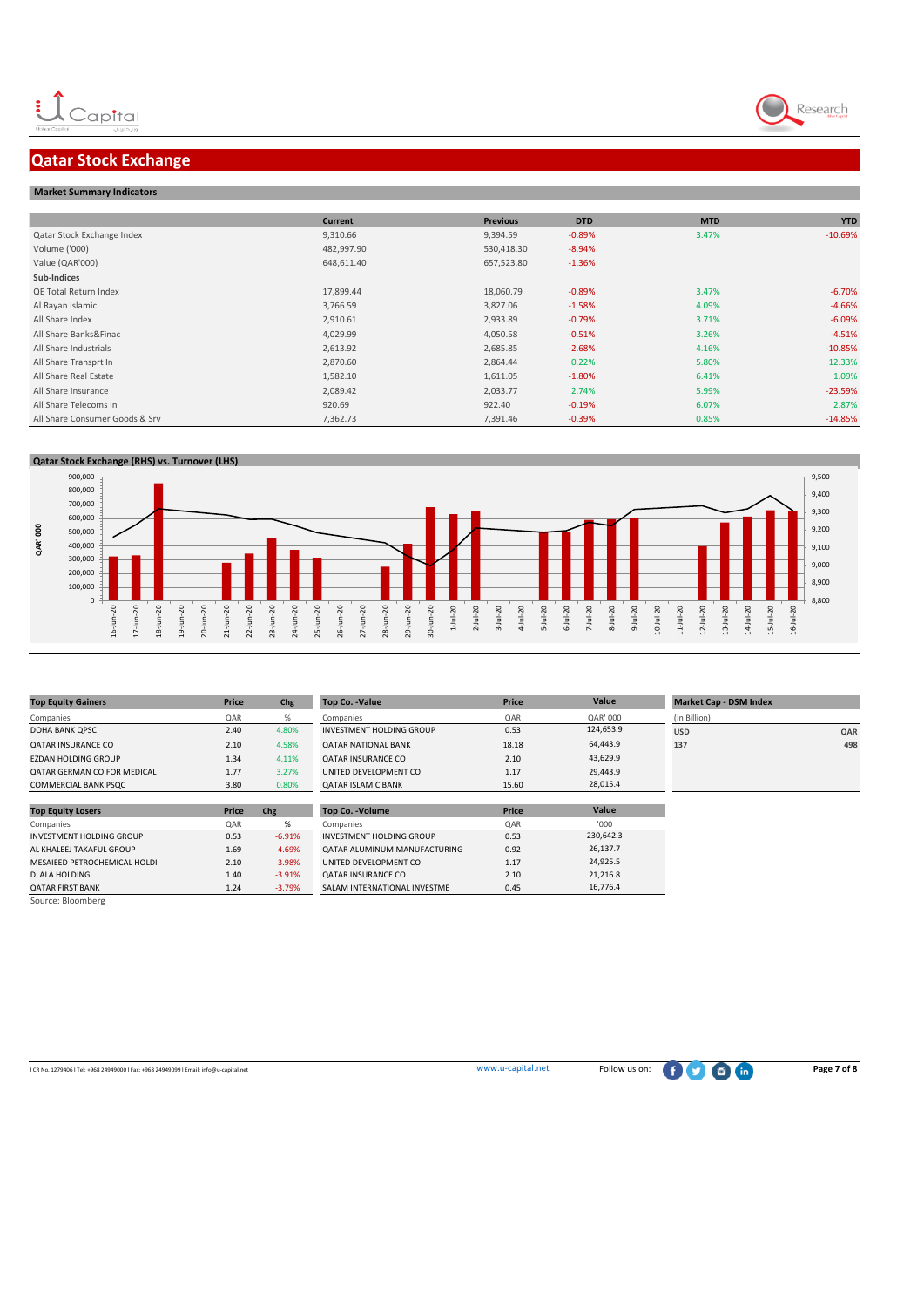



## **Bahrain Bourse**

#### **Market Summary Indicators**

|                          | <b>Current</b> | <b>Previous</b> | <b>DTD</b> | <b>MTD</b> | <b>YTD</b> |
|--------------------------|----------------|-----------------|------------|------------|------------|
| Bahrain Bourse           | 1,302.48       | 1,304.29        | $-0.14%$   | 1.95%      | $-19.11%$  |
| Volume ('000)            | 12,125         | 4,496           | 169.69%    |            |            |
| Value (BHD'000)          | 1,810.50       | 980.80          | 84.59%     |            |            |
| Sub-Indices              |                |                 |            |            |            |
| Banks                    | 3,006.30       | 3,020.58        | $-0.47%$   | 3.17%      | $-23.85%$  |
| <b>Hotel and Tourism</b> | 2,188.75       | 2,188.75        | 0.00%      | 0.00%      | $-6.31%$   |
| Industiral               | 535.66         | 535.66          | 0.00%      | 0.00%      | $-20.53%$  |
| Insurance                | 1,445.49       | 1,445.49        | 0.00%      | 0.00%      | $-0.88%$   |
| Investment               | 585.83         | 582.74          | 0.53%      | 0.26%      | $-16.74%$  |
| Services                 | 1,375.57       | 1,375.05        | 0.04%      | 1.24%      | $-4.45%$   |

#### **Bahrain Bourse (RHS) vs. Turnover (LHS)**



| <b>Top Equity Gainers</b>    | Price      | Chg   | Top Co. - Value                | Price      |
|------------------------------|------------|-------|--------------------------------|------------|
| Companies                    | <b>BHD</b> | %     | Companies                      | <b>BHD</b> |
| BAHRAIN COMMERCIAL FACILITIE | 0.66       | 7.38% | <b>GFH FINANCIAL GROUP BSC</b> | 0.15       |
| <b>SEEF PROPERTIES</b>       | 0.18       | 0.56% | AHLI UNITED BANK B.S.C         | 0.63       |
| APM TERMINALS BAHRAIN BSC    | 1.30       | 0.39% | NATIONAL BANK OF BAHRAIN BSC   | 0.64       |
|                              |            |       | ALUMINIUM BAHRAIN BSC          | 0.33       |
|                              |            |       | ARAB BANKING CORP BSC-SUS      | 0.30       |

| Price                    |          |                                |                         |                 |                             |            |
|--------------------------|----------|--------------------------------|-------------------------|-----------------|-----------------------------|------------|
|                          | Chg      | Top Co. - Value                | Price                   | Value           | <b>Market Cap - BHSEASI</b> |            |
| <b>BHD</b>               | %        | Companies                      | <b>BHD</b>              | <b>BHD' 000</b> | (In Billion)                |            |
| 0.66                     | 7.38%    | <b>GFH FINANCIAL GROUP BSC</b> | 0.15                    | 703.9           | <b>USD</b>                  | <b>BHD</b> |
| 0.18                     | 0.56%    | AHLI UNITED BANK B.S.C         | 0.63                    | 388.3           | 20                          |            |
| 1.30                     | 0.39%    | NATIONAL BANK OF BAHRAIN BSC   | 0.64                    | 175.2           |                             |            |
| $\,$                     |          | ALUMINIUM BAHRAIN BSC          | 0.33                    | 80.9            |                             |            |
| $\overline{\phantom{a}}$ |          | ARAB BANKING CORP BSC-SUS      | 0.30                    | 53.8            |                             |            |
|                          |          |                                |                         |                 |                             |            |
|                          |          |                                |                         |                 |                             |            |
| <b>BHD</b>               | %        | Companies                      | <b>BHD</b>              | '000            |                             |            |
| 0.04                     | $-7.32%$ | <b>GFH FINANCIAL GROUP BSC</b> | 0.15                    | 4,753.0         |                             |            |
| 0.63                     | $-0.79%$ | AHLI UNITED BANK B.S.C         | 0.63                    | 618.6           |                             |            |
|                          | Price    | Chg                            | <b>Top Co. - Volume</b> | Price           | Volume                      |            |

417.8 277.9 245.0

| <b>Top Equity Losers</b> | Price      | Chg      | <b>Top Co. - Volume</b>        | Price      |
|--------------------------|------------|----------|--------------------------------|------------|
| Companies                | <b>BHD</b> | %        | Companies                      | <b>BHD</b> |
| KHALEEJI COMMERCIAL BANK | 0.04       | $-7.32%$ | <b>GFH FINANCIAL GROUP BSC</b> | 0.15       |
| AHLI UNITED BANK B.S.C   | 0.63       | $-0.79%$ | AHLI UNITED BANK B.S.C         | 0.63       |
|                          |            |          | <b>AL-SALAM BANK</b>           | 0.07       |
|                          |            |          | NATIONAL BANK OF BAHRAIN BSC   | 0.64       |
|                          |            |          | ALUMINIUM BAHRAIN BSC          | 0.33       |

| Source: Bloomberg |  |
|-------------------|--|
|                   |  |
|                   |  |

l CR No. 1279406 l Tel: +968 24949000 l Fax: +968 24949099 l Email: info@u-capital.net www.u-capital.net Follow us on: **Page 8 of 8**